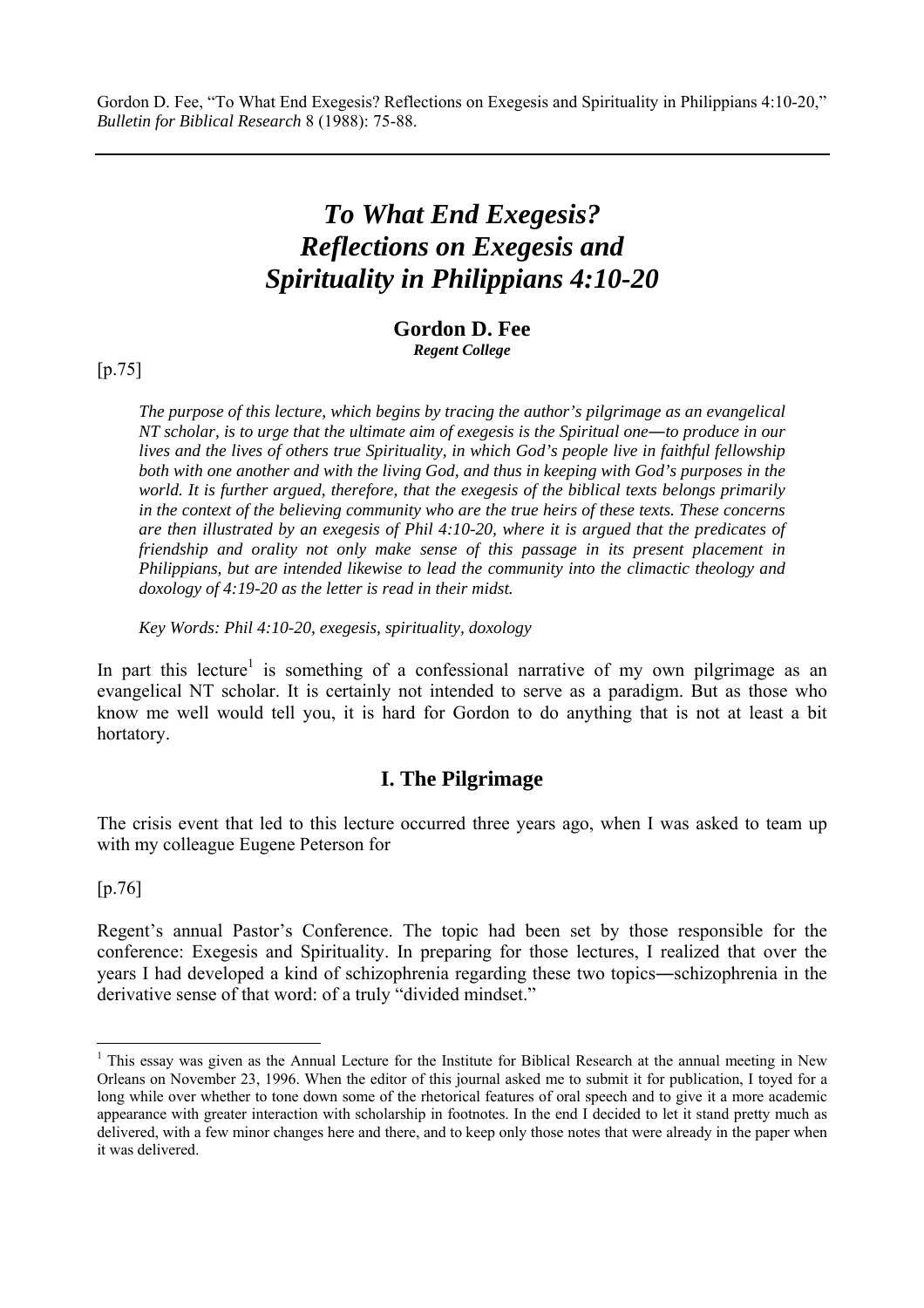Even though I am easily the least intentional NT scholar in the history of the discipline, I had nonetheless become one, whether intentional or not. In so doing I had also entered into a concern to restore a viable evangelical voice in the academy, where scholarship in the generation preceding mine seemed pretty well committed to the agenda of modernity―to control the data by means of a historical-critical methodology, within a nonsupernatural framework, which very often included a strongly antisupernatural bias.

When my generation came on the scene, not only had such a bias rather totally taken over the playground, but it had also established some new rules for the game. These rules developed especially in Germany, where the church had long been subservient to the academy. The history of evangelical faith in such an environment is not a happy one, although there were notable exceptions in scholars like Adolf Schlatter and Joachim Jeremias. When Scripture could only reach the people of God by way of what the academy allowed it to say, the effect was particularly deadening. When these rules were transported to North America they had a still further deadening effect―especially in the United States, where the doctrine of the separation of church and state was so fundamental to our psyche that no one growing up in my generation could have imagined a world that thought, or that should think, differently. This psyche dictated that the academy must be "neutral" with regard to religion and especially must do so when looking at religious texts.

The net result was that the game had to be played on a field and by a set of rules that were fundamentally foreign to the texts themselves. And here is where I entered the game that brought about my schizophrenia: I had pursued a Ph.D. in NT studies so that I might teach the NT with integrity in the setting of the church. In the process I had fallen into scholarship. And to do my scholarly work well, I had learned to play the game by the current rules. This meant to yield to the premise that what we called Scripture, God's eternal word given in love to his people for their knowing and following him, had to be treated first of all (and in the academy, *exclusively*) as historical documents not unlike any other such religious documents. Since history had always been my second love, and since I too believe that the first task of exegesis is the historical one (to be as good historians as possible when dealing with anything that comes to us from an earlier time and culture), I had no trouble at all playing the game by the

[p.77]

rules. To be sure, my bias was basically conservative toward all historical data―innocent until proven guilty―and my own experience of God also biased me historically in the direction that God had intervened in history, the understanding of which intervention I also took to be part of the *historical* task.

My schizophrenia came about because I never for a moment believed that these texts were nothing more than simply objects of historical research. These texts were my singular passion, because herein I had been encountered by the living God, who in Christ and by the Spirit called me to himself to be a passionate lover of God. This, and this alone, was my *only* reason for ever becoming an exegete: to become a better reader of the texts, so that I might both live out the life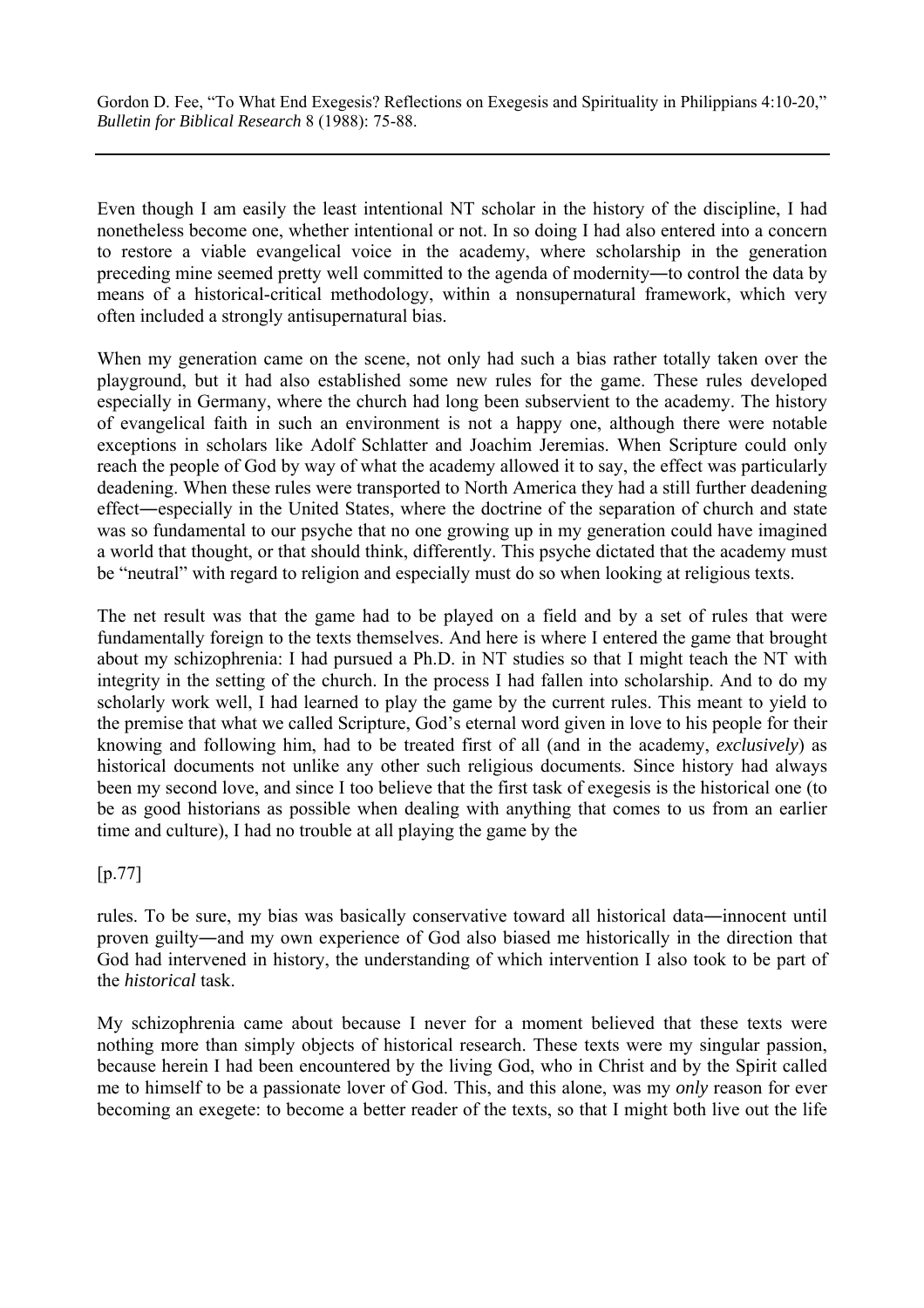they called me to (that is, to enter into their own Spirituality<sup>2</sup>) and share this passion with others. Indeed, this is the only way I have ever taught in over thirty years in the classroom.

But it was precisely this dimension (my only reason ever for doing this work in the first place) that was never allowed expression in the academy. Here we had to take the first task of exegesis not only as the first or even primary one, but as the only one. Anything that even smacked of caring about the Spirituality of the text―be it its own theology or its doxology or its call to discipleship―on the part of the scholar was disallowed by the present rules of the game. Thus I found myself trying to play baseball but was allowed to play only by the rules of soccer, without the use of hands and arms.

As many of you will recognize, with the publication of my 1 Corinthians commentary ten years ago, I ventured to start playing by the earlier set of rules when the texts were studied primarily by scholars within the community of faith. Since I had brought much of this exegesis to bear in every kind of church setting and since in these settings I could not imagine not asking and offering some pointers toward solutions of the "so what?" questions, I regularly included these in the commentary itself. Why do the history if the Spirituality inherent in the text itself did not matter a whit? This is what I always did in the classroom, and I knew students who had taken the course in 1 Corinthians from me would sense that I had lost my integrity if I did not do the same in the commentary. I also admit that I did so with a considerable amount of fear and trembling: on the one hand, because I knew I was breaking the rules and therefore that the commentary might have a much more limited usefulness than I would have hoped; on the other hand, because I grew up in a context where "Spirituality" was the only thing most people did with the texts, and

#### [p.78]

this "Spirituality" was very often based on little or no exegesis (we children used to parody a popular gospel song: "wonderful things in the Bible I see, some put there by you and some put there by me").

Thus back to my preparations for the Pastor's Conference. Here I was faced with the need to articulate what I believed to be the relationship between exegesis and Spirituality, and now I was being forced to come to terms with my schizophrenia. To be sure, those first attempts turned out to be much too mild: I was willing to see exegesis and Spirituality as being related, as I always had in the classroom, but still to see Spirituality as a kind of practical addendum to the exegetical task. However, a year and a half later, I was to give the Ongman lectures at the Baptist seminary in Örebro, Sweden, under the invited topic, "The Word and the Spirit." Here, again, I was specifically asked to address the question of the interface between exegesis and Spirituality.

It was while preparing the first of these lectures that the light dawned, for between the two sets of lectures I had written the Philippians commentary, which had become for me a constant round of Spiritual engagements with the biblical text. It finally became clear to me that during all these years I had not been truly abiding by my own understanding of exegesis as I had articulated it in

<sup>&</sup>lt;sup>2</sup> For my reasons for capitalizing this word, see the discussion in the next section, "On the Meaning of Spirituality."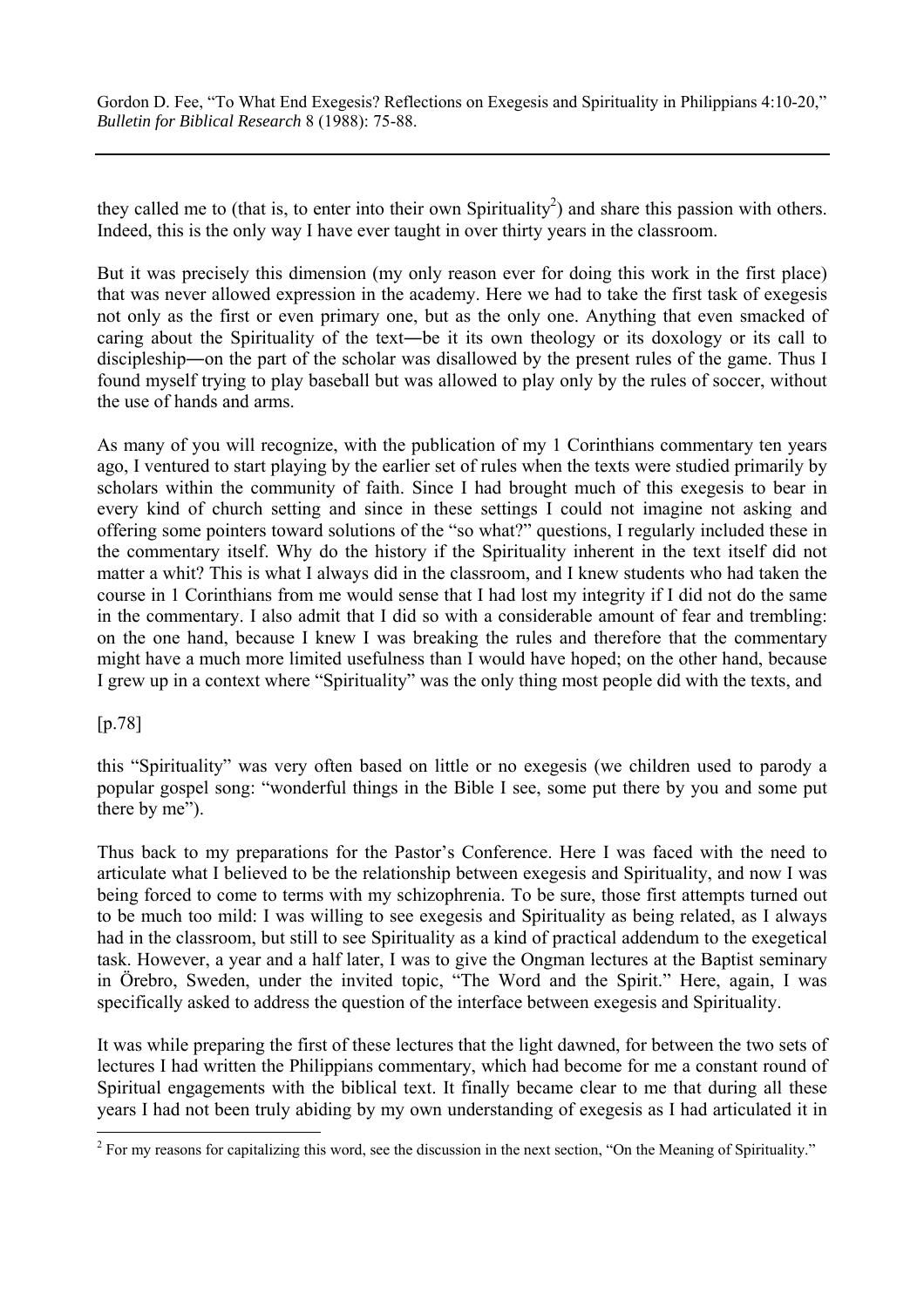a variety of places and settings. I have long argued that the first task of exegesis is to try to understand the intent of the author of a text, as much as this is historically possible, with all of the tools available to us as historians. And I still believe this to be so, even in this post-modern age, where scholars, full of inner contradictions, intentionally write books and articles to tell me that an author's intent may be irrelevant to a good reading of a book. The light that finally dawned, of course, was the plain reality, writ large in almost every text in our canon, that the real intent of these texts was the Spiritual one: obedience to God, be it in the form of behavior, instruction, worship, doxology, or whatever it might be, including a carefully articulated biblical theology.<sup>3</sup>

Thus, rather than seeing exegesis and Spirituality as opposed to one another, or as one preceding or following or having precedence over the other, I came to realize―and herewith propose for our

[p.79]

 $\overline{a}$ 

mutual consideration: (1) that faithful biblical exegesis must, by the very nature of the documents themselves, always take into account the Spiritual purposes for which they were written, and (2) that this exegesis belongs within the framework of the believing community, with those who follow (whether exactly or not, at least intentionally) in the train of the original believing communities for whom and to whom these documents were written.

Thus let us say with uncharacteristic passion: the ultimate aim of exegesis (as I perceive it) is to produce in our lives and the lives of others true Spirituality, in which God's people live in faithful fellowship both with one another and with the eternal and living God and thus in keeping with God's own purposes in the world. In order to do this effectively, I would further argue (but will not take the time to do so here), true "Spirituality" must precede exegesis as well as be the final result of it. We must begin as we would conclude, standing under the text, not over it with all of our scholarly arrogance intact. And we must end that way as well, or all is vanity, chasing after the wind.

I would therefore make bold to insist that proper exegesis should be done in the context of prayer, so that in our exegesis we hear the text with the sensitivity of the Spirit. Only as we ourselves do our exegesis in the proper posture of humility―on our knees, as it were, listening to God―can we truly expect to speak the Word of God with clarity and boldness so as to comfort, inspire, or speak prophetically to God's people, the people for whom these texts were written in the first place.

<sup>&</sup>lt;sup>3</sup> See the critique of "critical" exegesis by Wayne Hankey ("The Bible in a Post-Critical Age," in *After the Deluge*: *Essays toward the Desecularization of the Church* [ed. William Oddie; London: SPCK, 1987] 41-92), who urges a return to the Fathers, who "teach that the essence of revelation is the raising of the mind of the biblical writers and of the hearers to grasp the intellectual content, the spiritual truth about God, his manner of working in us and his will for us, which it is the proper aim of Scripture to communicate" (p. 83). While I agree with the spirit of this comment, Hankey also reflects a far too sanguine attitude toward the Fathers. Indeed, this book is a bit of a mixed bag, since the next essay by Roger Beckwith ("Not in the Wisdom of Men") ironically argues on the basis of a highly questionable "critical" exegesis of 1 Corinthians 2 for a pre-critical understanding of the biblical text.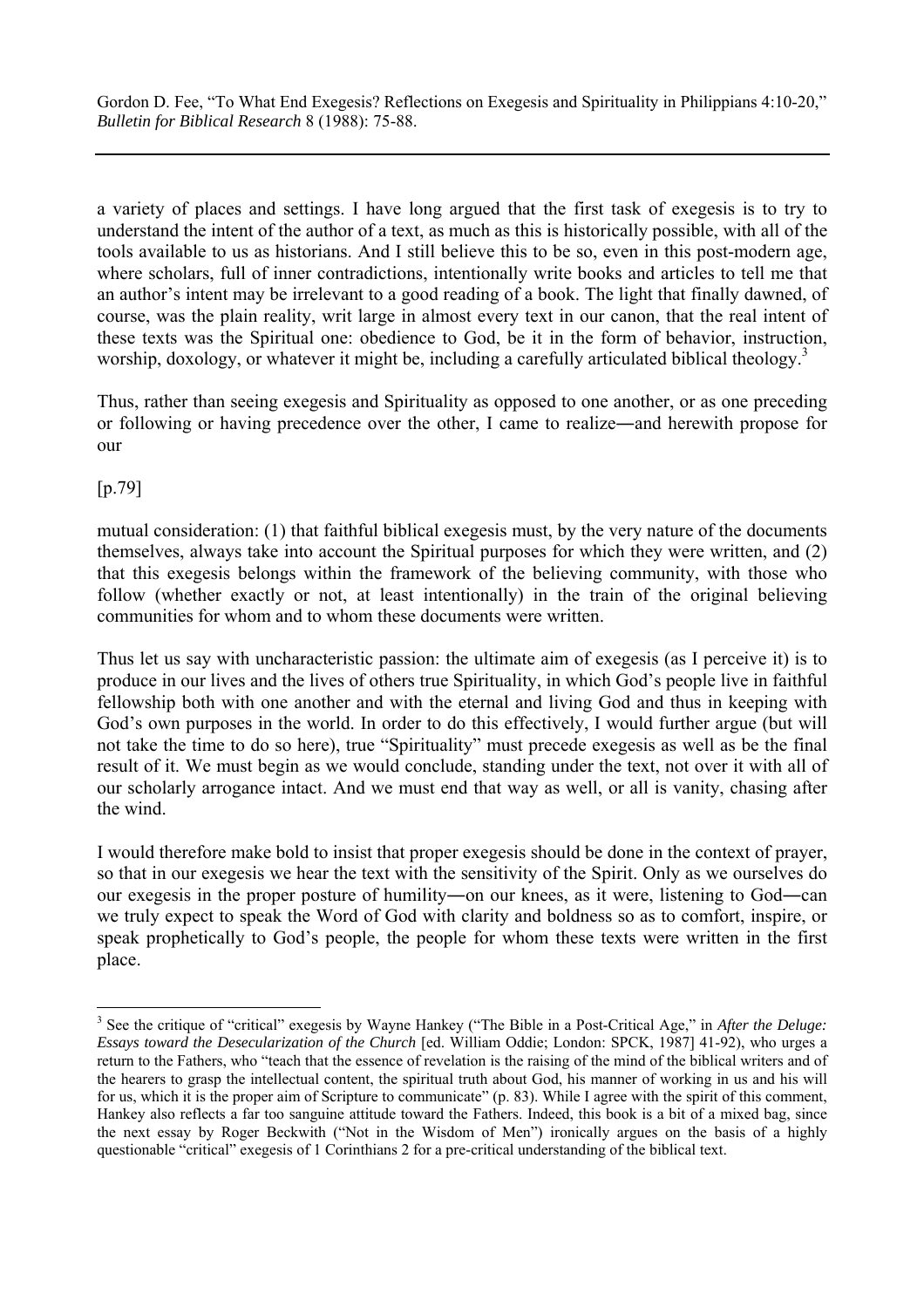So with this confession and proposal before us as the context of this lecture, what I hope to do in the space that remains is to illustrate what some of this might look like by looking at a specific passage, Phil 4:10-20, and assessing its role in Paul's letter to the Philippians. I begin with a few words about the term Spirituality.

# **II. On the Meaning of Spirituality<sup>4</sup>**

As the result of my work on the  $\pi v \in \partial \mu \alpha$  word group in the letters of Paul,<sup>5</sup> I have found myself becoming more and more distressed by our translating of the adjective  $\pi$  vertical with a small-case letter, "spiritual." Indeed, the word spiritual is what I call an accordion word: its meaning pretty much has to do with how much air you pump in

[p.80]

 $\overline{a}$ 

or out of it. The point that needs to be made is that the word  $\pi$  vertical  $\alpha$ , a distinctively Pauline word in the NT, has the Holy Spirit as its primary referent. As an adjective Paul never uses it anthropologically to refer to the human spirit; and whatever else, it is not an adjective that sets some unseen reality in contrast, for example, to something material, secular, ritual, or tangible.<sup>6</sup>

In the NT, therefore, Spirituality is defined altogether in terms of the Spirit of God. One is Spiritual to the degree that one lives in and walks by the Spirit; in Scripture the word has no other meaning, and no other measurement. Thus, when Paul says that "the Law is spiritual," he means that the Law belongs to the sphere of the Spirit (inspired of the Spirit as it is), not to the sphere of flesh. And when he says to the Corinthians (14:27), "if any of you thinks he or she is spiritual," he means, "if any of you think of yourselves as a Spirit person, a person living the life of the Spirit." Likewise, when he says to the Galatians (6:1) that "those who are spiritual should restore one who has been overtaken in a transgression," he is not referring to some special or elitist group in the church, but to the rest of the believing community, who both began their life in the Spirit and came to completion by the same Spirit who produces his own fruit in their lives.

Christian existence in the NT is thus Trinitarian at its very roots. At the beginning and end of all things is the eternal God, to whom both Jews and Christians refer over and again as the Living God. God's purpose in creating creatures like ourselves, fashioned in his image, was for relationship: that we might live in fellowship with and thus to the glory of the Living God, both

<sup>&</sup>lt;sup>4</sup> Some of this material has already appeared in my "Exegesis and Spirituality: Reflections on Completing the Exegetical Circle," *Crux* 31 (1995) 29-35, which was the published version of the first of the Ongman Lectures noted above. These lectures were given again in somewhat altered form as the Huber Drumwright Lectures at the Southwestern Baptist Theological Seminary in October 1995.

<sup>&</sup>lt;sup>5</sup> See my *God's Empowering Presence: The Holy Spirit in the Letters of Paul (Peabody: Hendrickson, 1994),* especially the analysis of the word group in chap. 2.

 $6$  What this means, of course, is that much that has come under this rubric both in the secular world and in Christian history is much more Greek in its basic orientation than it is biblical. For a recent brief overview of a position similar to mine, see Inagrace Dietterich, "What is Spirituality?" *The Gospel and Our Culture* 8/3 (September 1996) 1-3, 8 [repr. from *The Center Letter*, published by The Center for Parish Development, Chicago].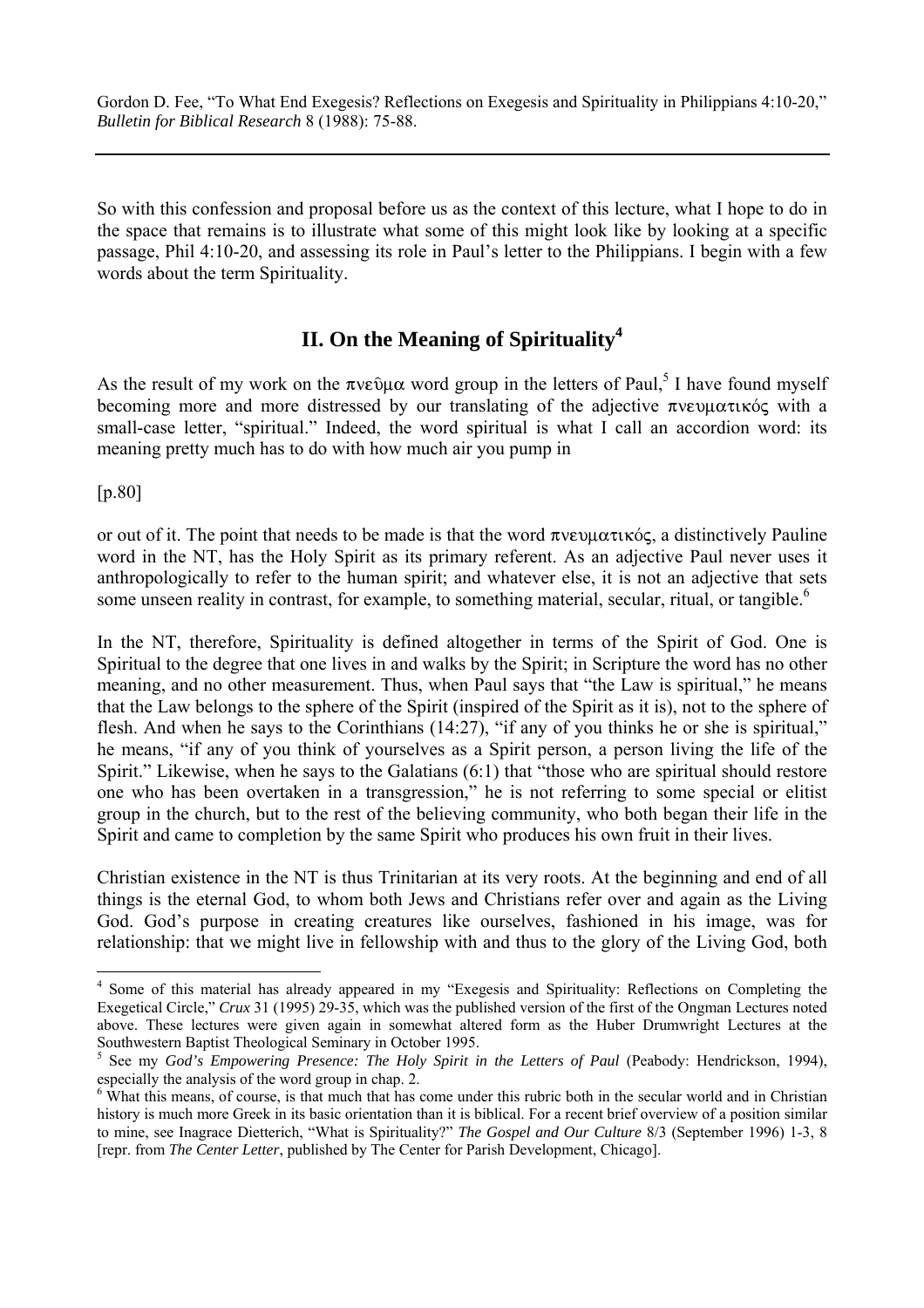as those who bear God's likeness and as those who carry out God's purposes on earth. Even before the fall, we are told, God's purpose was to redeem the fallen so as to reshape their misshapen vision of God and thus to restore them into the fellowship from which they fell in their rebellion. God has brought this about, we are told, by himself coming among us in the person of his Son, who at one point in our human history effected our redemption and reconciliation with the Living God, through a humiliating death and glorious resurrection. But God has not left us on our own to make a go of it; he has purposed to come to our aid―and this is the reason for God's coming to us and among us by the Holy Spirit.

[p.81]

 $\overline{a}$ 

Thus God's aim in our lives is "Spiritual" in this sense: that we, redeemed by the death of Christ, might be empowered by his Spirit both "to will and to do for the sake of his own pleasure." True spirituality, therefore, is nothing more or less than life by the Spirit. "Having been brought to life by the Spirit," Paul tells the Galatians, "let us behave in ways that are in keeping with the Spirit."

Hence the aim of exegesis: to produce in our lives and the lives of others true Spirituality, in which God's people live in fellowship with the eternal and living God and thus in keeping with God's own pur poses in the world. Thus it is simply wrong-headed for us ever to think that we have done exegesis at all if we have not cared about the intended Spirituality of the text―whether it be theological, doxological, relational, or behavioral.

Now on to such an exegesis of Phil 4:10-20.

# **III. Philippians 4:10-207**

Let me begin with the scholarly agenda, which in this case I find very often to be in the way of both understanding and Spirituality. Scholarship has tended to have two difficulties with Phil 4:10-20, and these difficulties by and large dominate the exegetical discussion of this passage: (1) Its placement at the end of the letter. "It is inconceivable," we are told, "that Paul should wait all that time to express his thanks for the gifts." $8$  (2) The twin realities (a) that Paul never actually thanks the Philippians for the gift (in the sense of using the verb  $\epsilon \dot{\alpha} \times \alpha \rho \alpha \sigma \epsilon \epsilon \hat{\alpha} \times \alpha$ ) that he uses an array of commercial language to express his acknowledgment.

For those who are troubled by these things, a variety of solutions have been offered. The most common solution to the question of placement is to divide the present letter into three, making

 $<sup>7</sup>$  For more detailed argumentation of many of these points, see my commentary on Philippians (NICNT Grand</sup> Rapids: Eerdmans, 1995). In fact, some of the exegesis in the latter part of this section is lifted almost *en toto* out of the commentary, in part to illustrate the very points being argued in this essay.

<sup>8</sup> F. W. Beare, *A Commentary on the Epistle to the Philippians* (London: Black, 1959) 150.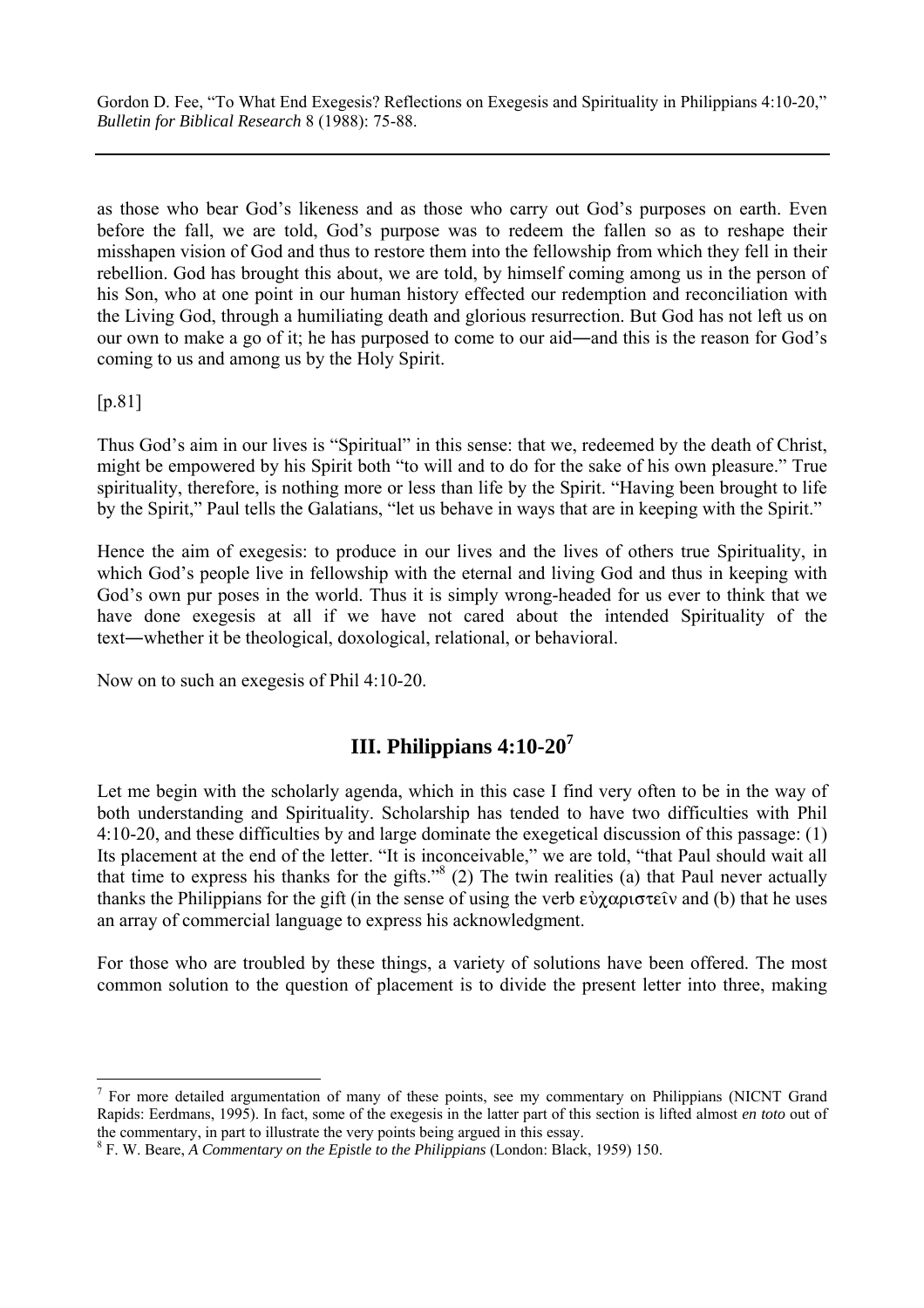our 4:10-20 the earliest of the three, dashed off soon after Epaphroditus had arrived, and placed somewhat thoughtlessly at the end by a redactor.<sup>9</sup> The

[p.82]

 $\overline{a}$ 

solution to the linguistic matters has basically been to describe the passage as "thankless thanks," and then to "mirror read" some form of tension between Paul and the Philippians as lying behind his inability genuinely to thank them.

But such resolutions are completely unnecessary in this case, because the problem is of our own making, resulting from reading our own sociology and cultural norms back into Paul's letter. Both matters find their resolution at two points: first, in the phenomenon of Greco-Roman friendship, taking seriously the fact that our Philippians is in part a letter of friendship (as well as in part a letter of moral exhortation).<sup>10</sup> Understood in light of the "rules" of friendship—their sociology, if you will, not ours—both its placement and language make perfectly good sense. Second, its placement in particular is best understood against the backdrop of orality and Pauline rhetoric.

I do not have time to go into the phenomenon of friendship in Greco-Roman culture, except to outline briefly what is significant for our passage (the details can be found in my commentary):

- 1. Greco-Roman culture took friendship far more seriously than most Western cultures―so much so, that many of the philosophers, beginning with Aristotle, have considerable treatises on the nature and obligations of friendship.
- 2. Friendship was of several kinds; but between equals, the highest level (to cite Aristotle) was between virtuous people, whose relationship was based on goodwill and loyalty (including trust).
- 3. A considerable "core of ideals" was understood to be inherent in such friendship, most of which appear in some way or another in Philippians. Absolutely basic to everyone's understanding of friendship and crucial to the passage in hand was the matter of social reciprocity, in which, using the language of commerce metaphorically, they spoke of mutually "giving and receiving benefits." This matter of "benefits" called for some of the lengthiest philosophical discussions, because friendship could not be understood apart from "benefits." By their very nature, however, benefits could also be abused so as to undermine mutuality and trust.

<sup>&</sup>lt;sup>9</sup> This has always struck me as an unusual "solution," since it solves nothing, and only puts the problem back one remove from Paul. As I suggest in the commentary, this seems more like a vain attempt to exonerate Paul, since we cannot really imagine that Paul would have written differently from our "better selves." That is, since we would have written it one way, therefore Paul also must write that way. But somehow it is perfectly all right to attribute what we deem "improper" on the part of Paul to "mindlessness" on the part of a redactor, who might rather have been the one whom we should suspect of more thoughtfulness.

<sup>&</sup>lt;sup>10</sup> On this question see the introduction to my Philippians commentary (pp. 27) and the further bibliography found in n. 16 (p. 4).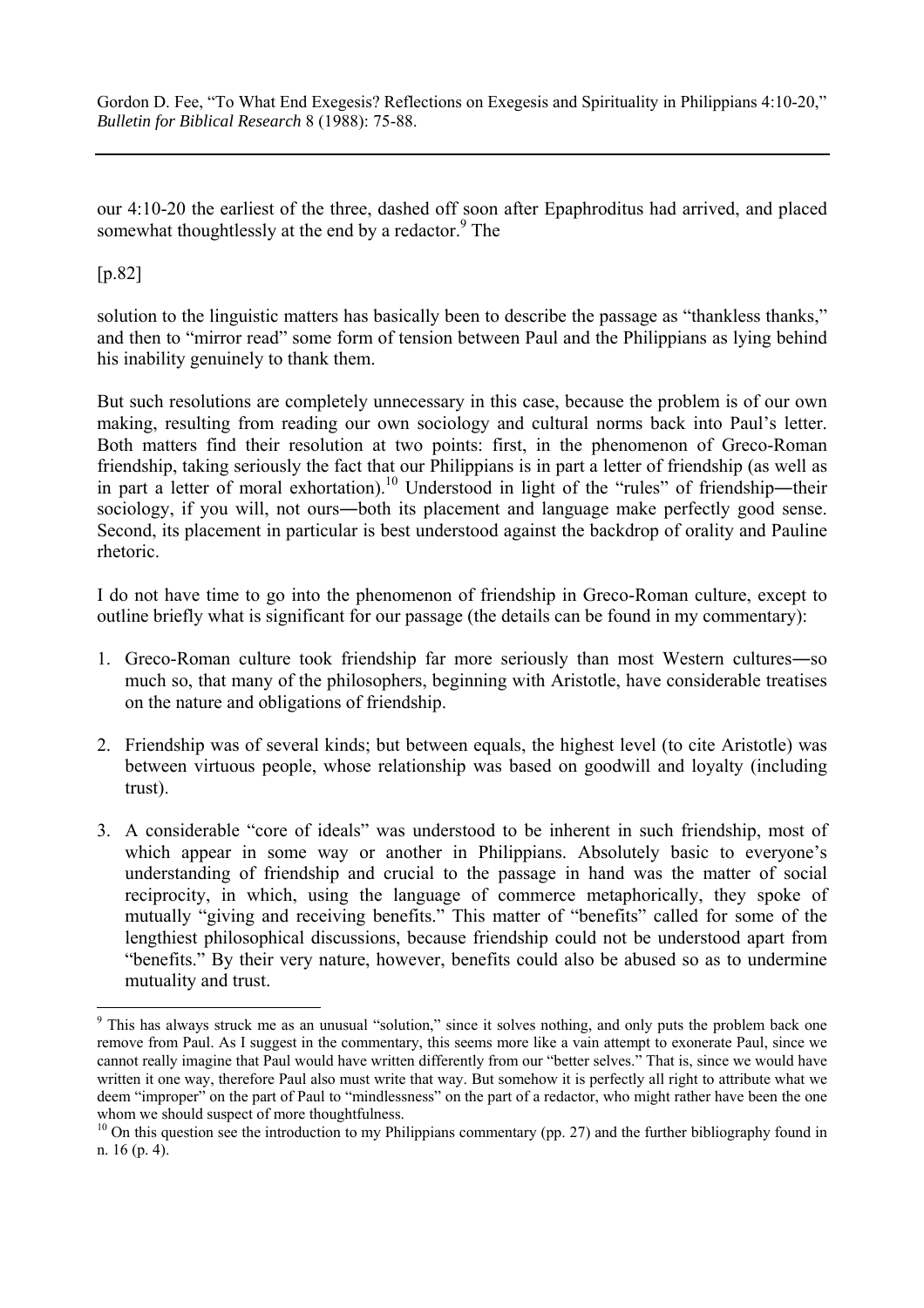It is this language, the language of "contractual friendship," that both dominates Phil 4:10-20 and helps to explain why Paul does not use "thank you" language in a direct way. We know from the literary evidence that although gratitude for benefits received was an ex-

#### [p.83]

pected part of friendship, nonetheless, because of both the mutuality and goodwill inherent in friendship and its expected reciprocity with regard to benefits, the use of "thank you" language was apparently not expected among friends.<sup>11</sup>

If the social phenomenon of friendship explains the language of our passage, its placement at the end of the letter is most likely due to the combined influence of orality and Pauline rhetoric. We begin with the matter of orality, noting that the first century CE was primarily an oral (and thus aural) culture. This would have been especially true for the majority to whom this letter was addressed. All of Paul's letters, and Philippians in particular, were first of all oral―*dictated to be read aloud* in the community. Much of Paul's rhetoric comes into play precisely at this point. His use of assonance and wordplays, for example, are "designed" to be memorable precisely because oral cultures had a very high level of retention. In literary cultures we are bombarded by so many words in print that very few, if any, are kept in memory in a precise way.

Rhetoric and orality together especially explain why Paul left his acknowledgment of their gift for the very end. For most of us, such delay borders on rudeness, if not impropriety, and for scholars it has been the source of considerable speculation. But Paul had a different agenda. Having to this point dealt with his, and especially their, circumstances<sup>12</sup> (basic to letters of friendship) and knowing full well what he was doing, Paul concluded the letter on the same note with which it began (1:3-7), their mutual partnership in the gospel, thus placing this matter in the emphatic, climactic position at the end. When read aloud in the gathered community, these would be the final words that were left ringing in their ears: their gift to him has been a sweet-smelling sacrifice, pleasing to God; God in turn, through Christ Jesus and in keeping with the "riches" that are his alone in the "glory" in which he dwells, will "fill them to the full" regarding all their needs; and that all of this redounds to God's eternal glory.

At the same time, of course, they would scarcely be able to overlook the exhortations and appeals that preceded, given the predominance of these concerns in the large middle section of the letter. This is rhetoric at its best. The theory (predicated on our own sociology) that sees a later, rather mindless, redactor "pasting" things together in this way turns out in the end to make him more clever than Paul.

[p.84]

 $\overline{a}$ 

<sup>&</sup>lt;sup>11</sup> See esp. Gerald W Peterman, "'Thankless Thanks': The Epistolary Social Convention in Philippians 4:10-20,"<br> $TvnB$  (1991) 261-70.

 $T^2$  Here especially one needs to note the repeated phrase τὰ περὶ (κατὰ) ὑμῶν (ἐμέ) (1:12, 27; 2:19, 23), which is precisely the stuff of letters of friendship. See the discussion in my Philippians commentary, p. 3 and n. 17 on 1:12.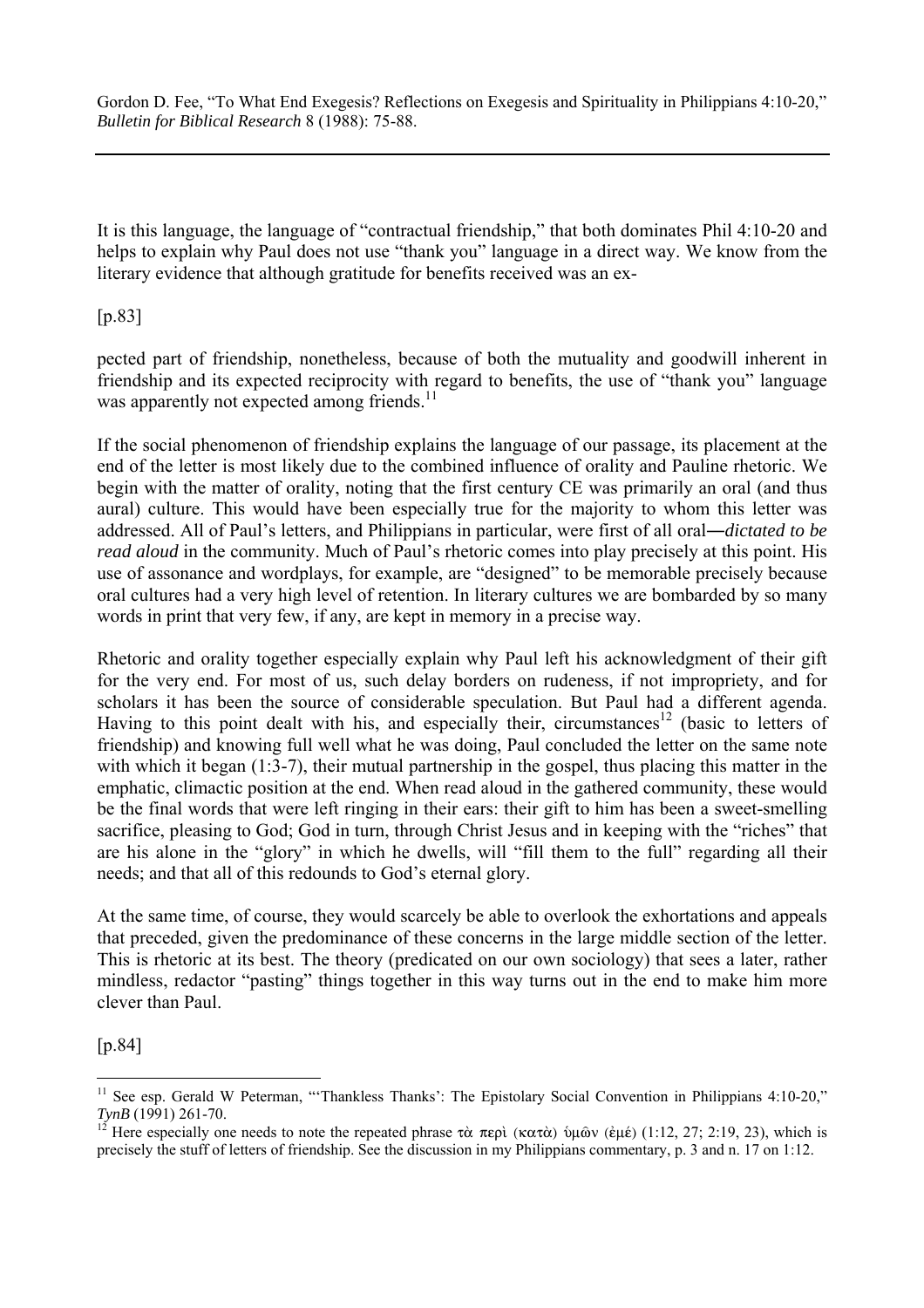In this final section, therefore, three concerns intertwine: First is his genuine gratitude for their recent gift, expressed three times in three variations (vv. 10a, 14, 18). Second, this is set within the frame work of Greco-Roman "friendship," evidenced by the language of "giving and receiving," a relationship of friendship that goes back to the beginning of their relationship together in Christ. Third, and most significantly (and typically!), this sociological reality is totally subsumed under the greater reality of the gospel; thus the whole climaxes in doxology.

All of this section is fashioned with consummate artistry, so that their "giving," his "receiving," and their long-term friendship (expressed as a "partnership in the gospel"), which their gift reaffirms, climax in vv. 18-20 with gratitude (from Paul), accolade and promise (from God to them), and doxology (from both him and them to God). In order to get at my concern about the intended Spirituality of the passage, I want to focus on this climactic moment in the letter.

In v. 18 Paul at last mentions their gifts directly. He speaks expansively, piling up verbs at the beginning by which he indicates how richly his own needs have been met by their lavish generosity and concluding with a change of metaphors expressing God's pleasure over their gift. The first clause, "I have received (payment) in full," reflects his final use of the commercial/ friendship metaphor, indicating that his "receipt" of what they have "given" puts the "obligation" of friendship back on his side.

As further indication that this passage is not "thankless," Paul starts all over again. "I am filled to the full," he says, and then mentions their gift directly. But in doing so, he describes their gift by means of rich metaphor from the OT sacrifices ("a fragrant offering, an acceptable sacrifice"), so as also to indicate divine approval for what they have done. What was for them an expression of friendship and for Paul was both evidence of their partnership in the gospel and the cause of his present "abounding" while in prison is finally described as a sacrificial offering to God, in which God himself took full pleasure.

The mention of God at the end of v. 18 leads directly to the great master stroke, v. 19. The reciprocity of friendship is now back in Paul's court. But Paul is in prison and cannot reciprocate directly. So he does an even better thing: since their gift had the effect of being a sweet-smelling sacrifice, pleasing to God, Paul assures them that God, whom he deliberately designates "my God," will assume responsibility for reciprocity. Thus, picking up the language "my need" from v. 16 and "fill to the full" from v. 18, he promises them that "my God will fill up every need of yours."

[p.85]

From his point of view they obviously have the better of it! First, he promises that God's reciprocation will cover "every need" of theirs, especially their material needs, as the context demands, and also every other kind of need, as the language demands. One cannot imagine a more fitting way for this letter to conclude, in terms of Paul's final word to them personally. In the midst of their "poverty" (2 Cor 8:2), God will richly supply their material needs. In their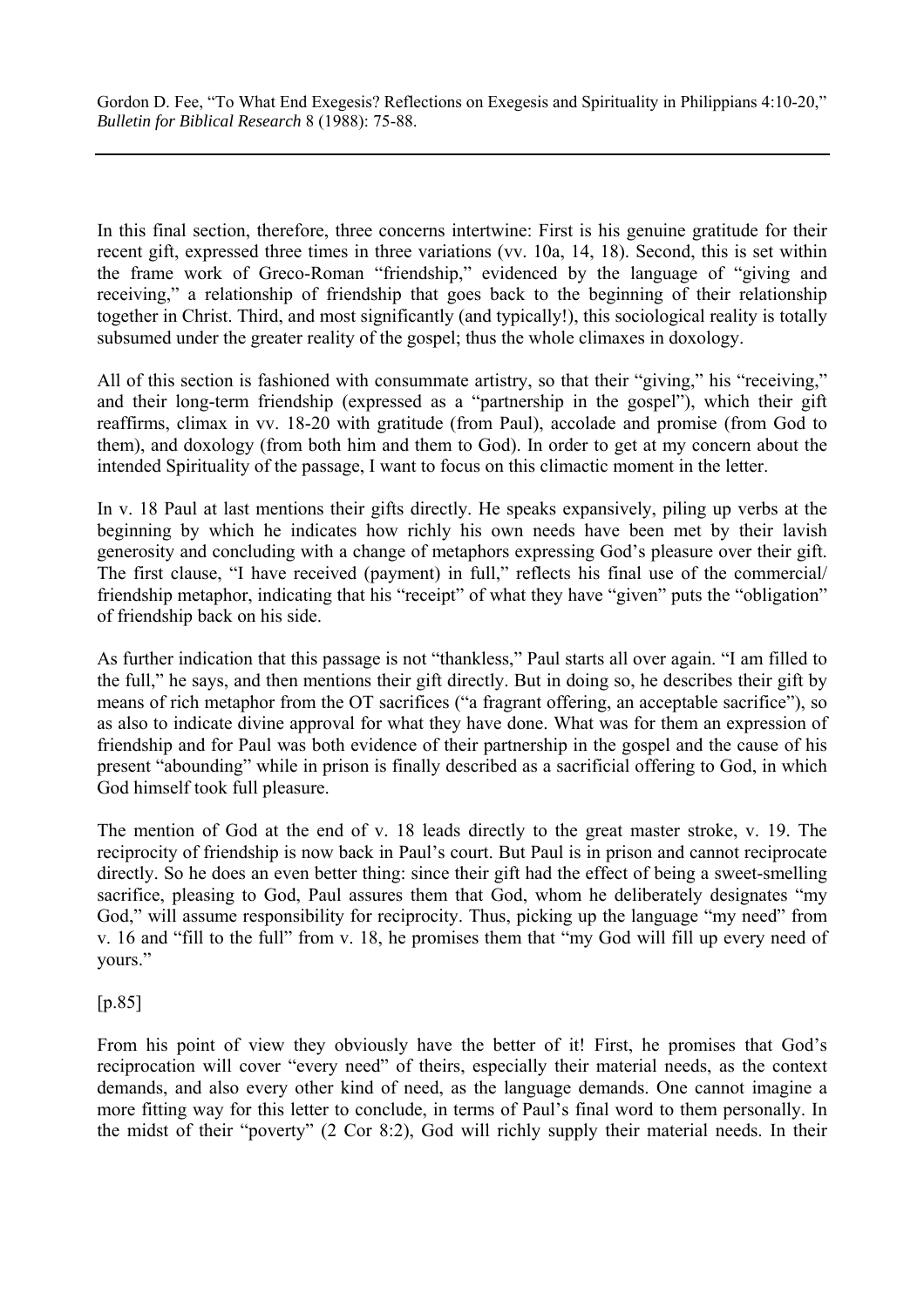present suffering in the face of opposition (1:27-30), God will richly supply what is needed (steadfastness, joy, and encouragement). In their "need" to advance in the faith with one mindset (1:25, 2:1-4, 4:2-3), God will richly supply the grace and humility necessary. In the place of both "grumbling" (2:14) and "anxiety" (4:6), God will be present with them as the "God of peace" (4:7, 9). "My God," Paul says, will act for me in your behalf by "filling to the full all your needs."

And God will do so, Paul says, "in keeping with his riches in glory in Christ Jesus." The Philippians' generosity toward Paul, expressed lavishly in the beginning of v. 18, is exceeded beyond all imagination by the lavish "wealth" of the eternal God, who dwells "in glory" full of "riches" made available to his own "in Christ Jesus." God's "riches" are those inherent to his being God, Creator and Lord of all; nothing lies outside his rightful ownership and domain. They are his "in glory" in the sense that his "riches" exist in the sphere of God's glory, where God "dwells" in infinite splendor and majesty, the "glory" that is his as God alone. It is "in keeping with" all of this not "out of" his riches, but in accordance with this norm, the infinite "riches" of grace that belong to God's own glory―that God's full supply will come their way to meet their every need. The language is deliberately expansive; after all, Paul is trying to say something concrete about the eternal God and God's relationship to his people. This is why the final word is not the heavenly one, "in glory," but the combined earthly and heavenly one, "in Christ Jesus." Because Paul has beheld the "glory of God in the face of Christ Jesus" (2 Cor 4:6), expressed in this letter in the majestic Christ narrative in 2:6-11, Paul sees clearly that Christ Jesus is the way God has made his love known and available to his human creatures. This is what the letter has ultimately been all about. It began "in Christ Jesus"; it now concludes "in Christ Jesus." For Paul, "to live is Christ, and to die is gain." Thus the final word in the body of the letter proper is this one: "every need of yours in keeping with the wealth that is God's in glory made available to you in Christ Jesus."

This says it all; nothing more can be added, so Paul simply bursts into doxology. The indicative yields to the imperative of worship. When one thinks on the "riches of God" lavished on us in Christ

[p.86]

Jesus, what else is there to do but to praise and worship? Christ is indeed the focus of everything that God has and is doing in this world and the next, but God the Father is always the first and last word in Paul's theology. "My God" is now "our God and Father"; and the living God, the everlasting one, who belongs to the "ages of ages" and who dwells "in glory," is now ascribed the "glory" that is due his name. All of this because the Philippians have sent Paul material assistance to help him through his imprisonment! True theology is expressed in doxology, and doxology is always the proper response to God, even―especially?―in response to God's prompting friends to minister to friends.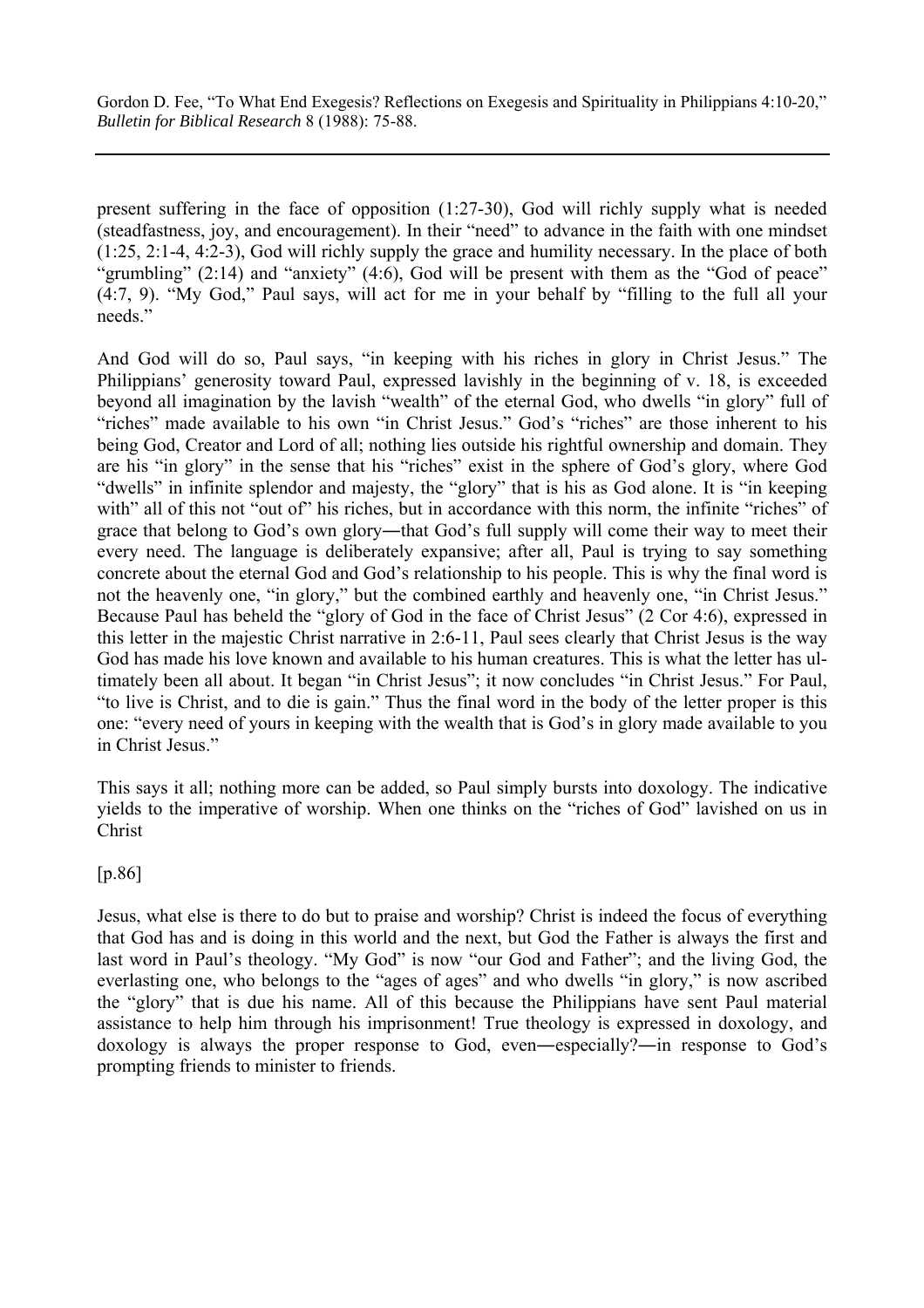## **IV. Final Reflections on Spirituality**

What, then, is the Spirituality that Paul intends the Philippians to enter into by these words? The answer, I would suggest, lies with the doxology. Surely we have not read the text aright until we recognize that Paul intended the Philippians-and therefore us as heirs of their text—to join him in this praise of God. Besides the implied imperative in the doxology itself, two things lead me to argue so.

First, as noted above, these words of doxology conclude a letter that is intended to be read aloud *in the gathered community* in Philippi. For most of us this is simply a text that is read silently and understood descriptively as bringing conclusion to the letter proper. For many of us praise also tends to be perfunctory. It was otherwise with Paul. He belonged to a tradition that regularly blessed God in its worship, which in its Christian expression was rooted in the salvation that God had brought about in Christ and made effectual through the Spirit. Since "rejoicing in the Lord" was enjoined on them in the hymnbook of the ancient people of God, how much more was it enjoined on them as their proper response to Christ's lavish grace. Rejoicing is precisely what Paul repeatedly urges throughout the letter. "Rejoice in the Lord," he exhorts, "and again I will say it, Rejoice." Thus the concluding doxology is intended in part to lead them to rejoicing.

Second, besides being a letter of friendship, Philippians also shares all of the significant features of the so-called "letter of moral exhortation," a primary feature of which was the use of exemplary paradigms to reinforce the exhortation. Anyone reading Philippians carefully will note that the appeals in this letter are fortified by these exemplary paradigms. First, in 2:5-11 Paul points to Christ's attitude both as God and as human to reinforce his appeal to their doing nothing from selfish ambition and vain conceit but in humility considering the needs of others to come before their own. Then, in 3:4-14, Paul offers his own narrative as one who follows Christ's example.

### [p.87]

After all, the heart of his story is his counting everything else as street filth "for the surpassing worth of knowing Christ Jesus my Lord"―which means, he adds, to know simultaneously both the power of his resurrection and participation in his sufferings, thus being made like him in his death. Those who are mature, he concludes, will adopt his view of things; those who walk otherwise are censured as "enemies of the cross." Finally, the very last imperative, before the final expression of gratitude for their gift, calls them to "practice whatever they have received or heard from him or seen in him" (4:9). Thus, it seems hardly imaginable that Paul intended them only to hear his own praise of God in this doxology and not to enter into it themselves―especially so in light of the shift from "my God" in v. 19 to "our God and Father" in the doxology.

But doxology is seldom ever for its own sake. The implied imperative of doxology is rooted in the indicative of v. 19, which, I would offer, reflects the theological basis for everything else said in the let ter. It is because Paul has caught a glimpse of "God's riches in glory, made available in